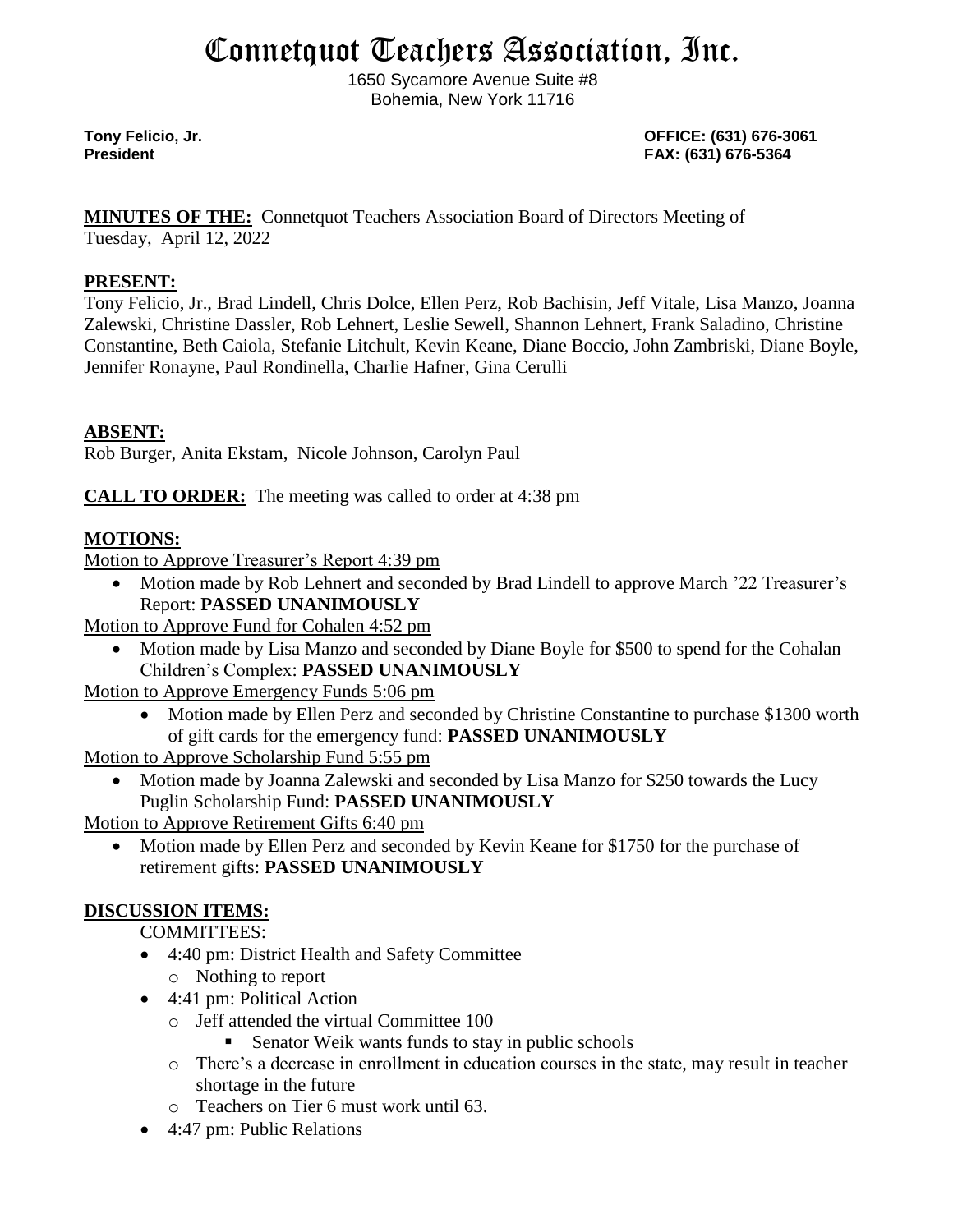- o Cohalan Complex's needs are now on an Amazon registry
- o Retirement party June 21, 2022 at Lombardi's on the Bay
- o Honoring retirees from this year as well as past two years
- o 5<sup>th</sup> Grade graduation will be discussed at next meeting in May
- 5:02 pm: Emergency Fund
	- o \$250 gift card to Mike Inazze (Duffield)
- 5:06 pm: Technology
	- o Nothing to report
	- o RMS reports positive feedback regarding printing from the cloud
- 5:13 pm: Additional Committee Reports
	- o Discipline committee
		- Elementary: schools are willing to participate
		- CHS: discipline is not consistent
	- o Math/Literacy Committee
		- Ms Poppe is steadfast in keeping TC (Teacher's College) program
		- Looking for ways to support the curriculum
		- Use additional workbooks, TC training
		- Wants to keep it homegrown
		- **If** Mrs. Burger is looking to ween out the math program (doesn't meet future standards) and find another to replace it with
	- o "Coach" Committee
		- Teachers split on coaches vs TAs and push ins
		- Is there a possibility for meeting somewhere in middle?

#### OLD BUSINESS:

- 5:47 pm: Arbitration & Grievances
	- o Academic freedom grievance arbitration met last week. First hearing session in next couple weeks
	- o Nurse prep period pushed back to after break
	- o Grievances: Health and Safety
		- Association gathering data for complaints
		- Use of cameras to monitor teachers (Step 3)
- $\bullet$  5:50 pm: Other
	- o Association Memorial Scholarships
		- MJ Shortall Scholarship for a graduating senior who received speech therapy pursuing college
		- Lucy Puglin (music student) is currently being done privately
		- Pat Troniar Scholarship for a special education student pursuing college
	- $\circ$  Sick bank: teachers can be on the sick bank for 18 months. 60 work days at 100%, after that drops to 75% (teachers lose seniority during this time).

#### NEW BUSINESS:

- 6:01 pm: School Board Election Update
	- o Association is supporting Sara Smith
	- o Needs unification during this time
	- o Looking for volunteers to put up signs (district residents)
	- o Need volunteers for knocking on doors, manning phone banks (only to NYSUT residents)
- 6:34 pm: Other
	- o Ms. Poppe providing after-school teaching opportunities via grant funds.
	- o Next CTA BOD meeting will be at CTA office at 4:00 pm